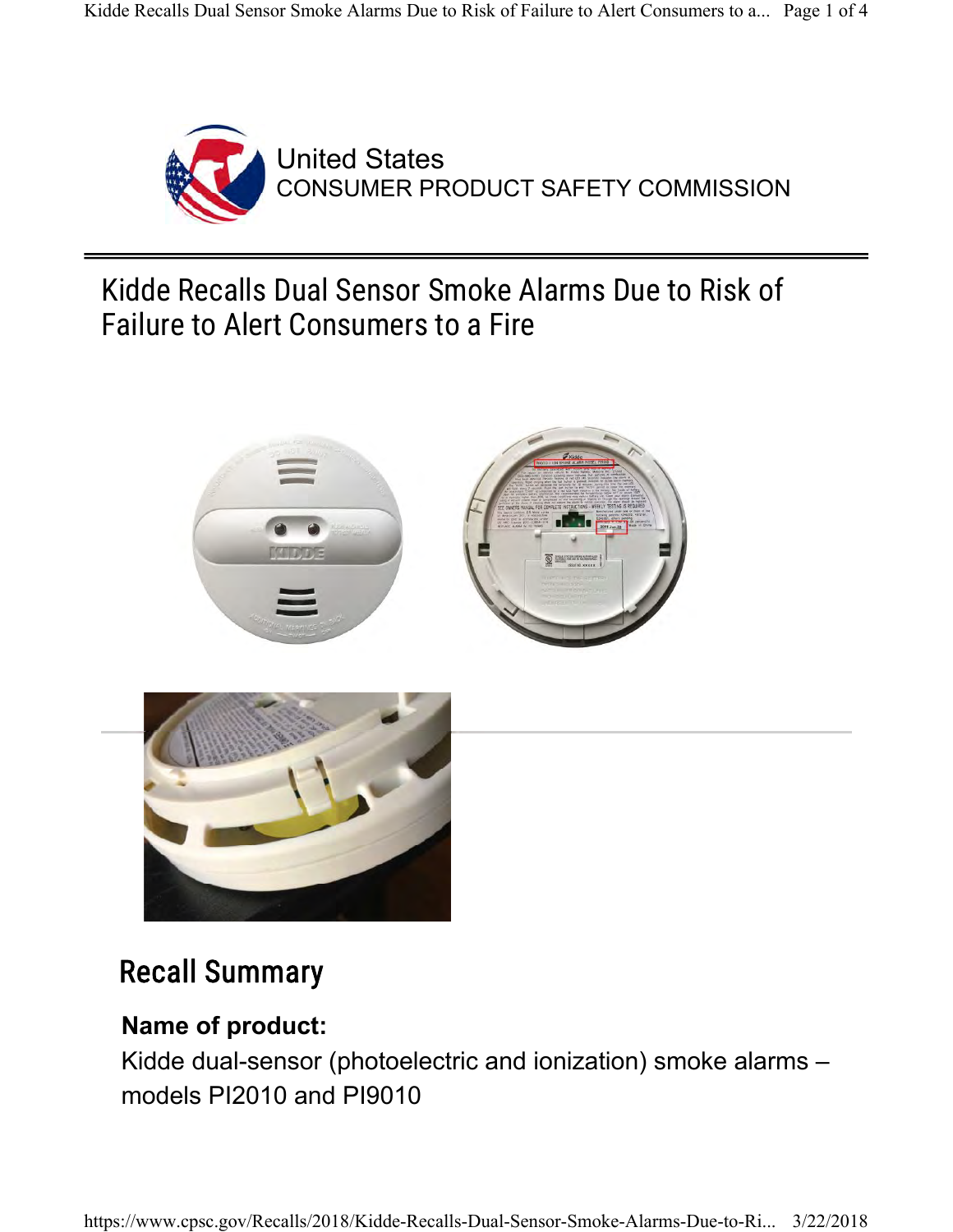#### **Hazard:**

A yellow cap left on during the manufacturing process can cover one of the two smoke sensors and compromise the smoke alarm's ability to detect smoke, posing a risk of consumers not being alerted to a fire in their home.

#### **Remedy:**

**Replace** 

# **Recall date:**

March 21, 2018

# **Units:**

About 452,000 in the U.S. (In addition, about 40,000 were sold in Canada.)

Consumer Contact:

**Kidde toll-free at 833-551-7739 from 8:30 a.m. to 5 p.m. ET Monday through Friday, from 9 a.m.to 3 p.m. on Saturday and Sunday, or online at www.kidde.com and click on "Product Safety Recall" for more information.**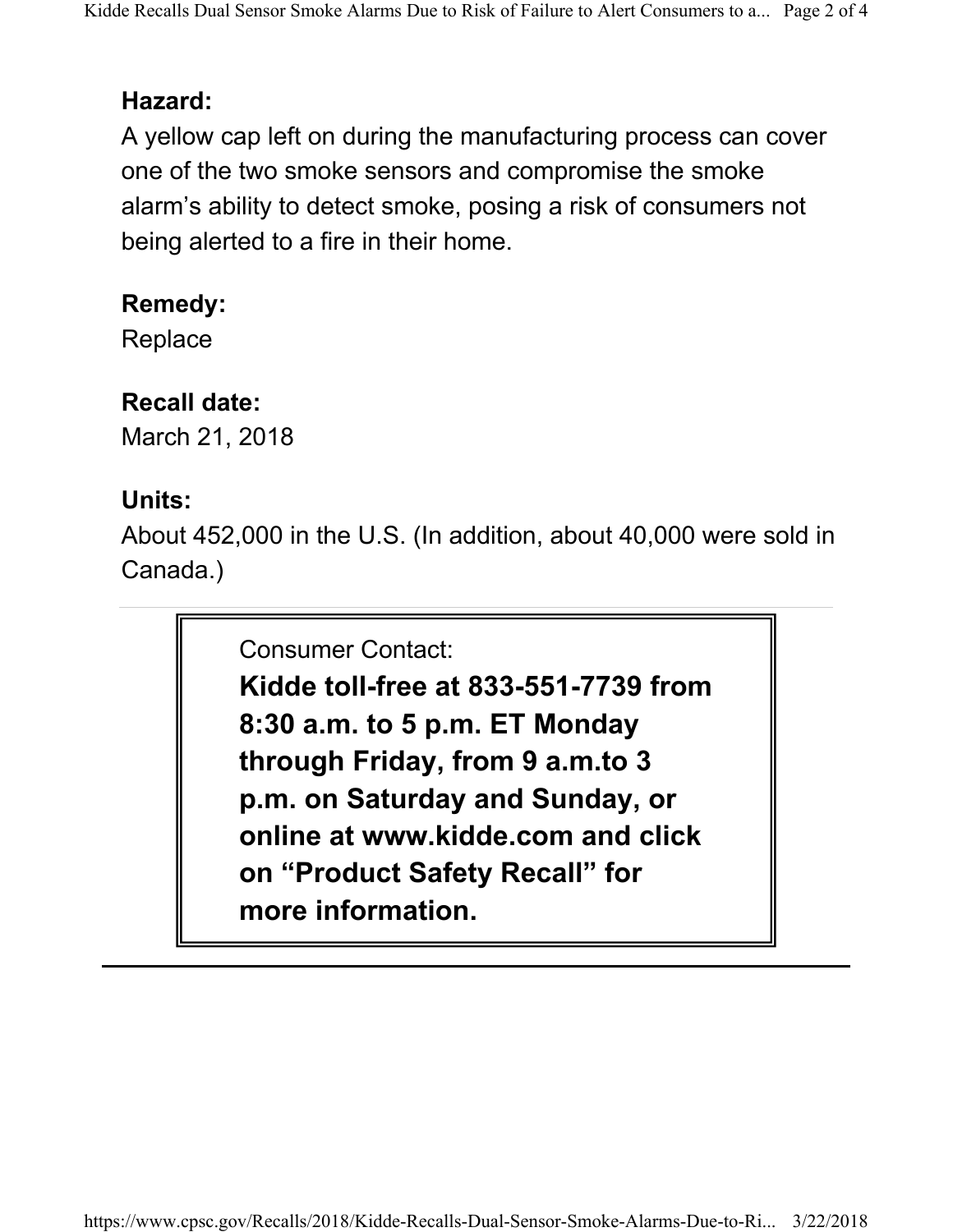# Recall Details **In Conjunction With:**

# **Description:**

This recall involves models PI2010 and PI9010 of Kidde dual sensor (photoelectric and ionization) smoke alarms. "KIDDE" is printed on the front center of the smoke alarm. The model number and date code are printed on the back of the alarm.

| Model                       | Date Code                            |
|-----------------------------|--------------------------------------|
| PI9010 (DC/battery powered) | 2016 Sep. 10 through 2017 Oct.<br>13 |
| PI2010 (AC/hardwired)       | 2016 Sep. 10 through 2017 Oct.<br>13 |

#### **Remedy:**

Consumers should remove the alarm from the wall/ceiling and visually inspect it through the opening on the side of the alarm for the presence of a yellow cap. Consumers should not attempt to take apart the alarm, open the casing, or otherwise remove the yellow cap themselves. If a yellow cap is present, the consumer should immediately contact Kidde to receive instructions and request a free replacement smoke alarm. They should